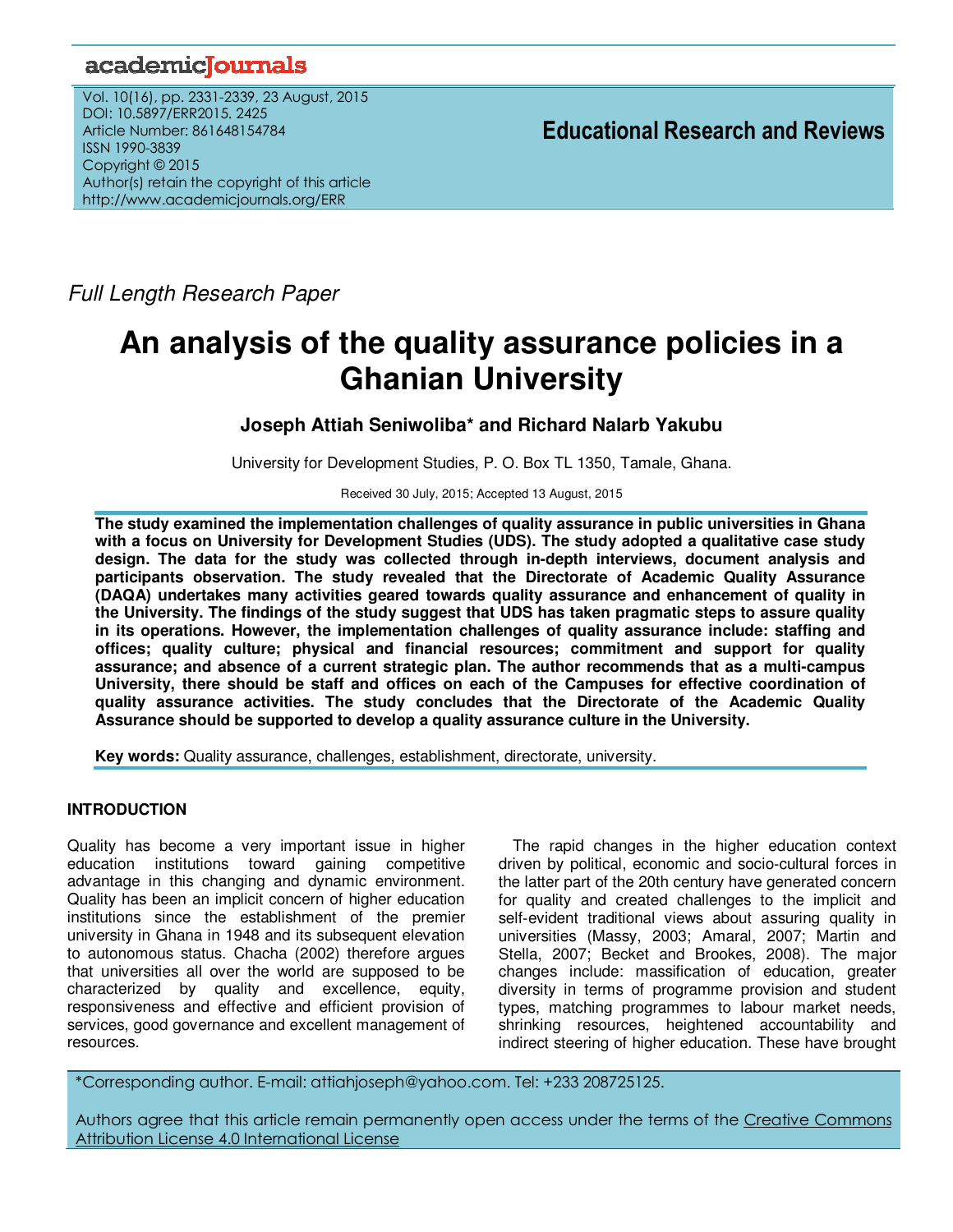a call for more formal (explicit and systematized) quality assurance schemes than was needed in the traditional elite universities (Brennan and Shah, 2000). As a result, various countries all over the world have adopted formal quality assurance systems with the purpose to regulate and improve quality of their higher education systems.

Despite the lack of consensus over the concept of quality, formal quality assurance has now become one of the central components of reform and policy instruments to adapt higher education institutions to the increasing expectations from both internal and external stakeholders all over the world. As Reichert (2008) puts it, quality assurance is so widespread and its vocabulary so pervasive nowadays in higher education policy and discourse that one forgets how relatively recent the enthronement of the term 'quality' actually is. The quality revolution in higher education has underscored the expectation that universities must demonstrate that they are providing quality education and strives to improve it (Anderson, 2006).

In the Sub‐Saharan African countries, formal quality assurance is an even more recent phenomenon. The increasing concern for quality in many Sub‐Saharan African countries comes at a time from growing recognition of the potentially powerful role of higher education for growth and its rapid expansion since the new millennium (Materu, 2007). In the recent past, many of the Sub‐Saharan African countries have implemented higher education expansion policies, which resulted in a significant enrolment growth (McPherson, 2008) within the existing and newly emerging colleges and universities as well as in changes regarding student demographics. The demand for access in many Sub‐Saharan countries will increase significantly in the coming years due both to demographic growth and to increased access at primary and secondary educational levels (Shabani, 2007). However, despite the rapid enrolment expansion during the last few years, higher education participation rate in this region has remained among the lowest in the world (6%). At present, the major challenges facing many Sub‐Saharan African nations include addressing the unmet demand for access through rapid expansion of their higher education improving quality of their education in the context of the prevailing socio‐economic, fiscal and political constraints.

A great deal of research work has been conducted in the domain of quality assurance over the past three decades. Despite the progress that has been made through research and debate, there is still no universal consensus on how best to manage quality within higher education (Becket and Brookes, 2008). Much of the research conducted so far focuses on how quality could be defined, on the design and relevance of various national quality assurance schemes, on appraising the applicability of industrial models to higher education, on the tension between improvement and accountability in both external and internal quality assurance approaches,

and on the effects of such quality assurance processes in higher education in the context of developed countries (Harvey and Williams, 2010; Pratasavitskaya and Stensaker, 2010).

## **Statement of the problem**

Since the establishment of the Quality Assurance Unit in 2008, there has not been any empirical research on the implementation challenges of the Unit. Recent studies by Seniwoliba (2014), Okae-Adjei (2012), Tsevi (2014) and Boateng (2014), and Badu-Nyarko (2013) have focused on quality assurance in public universities, polytechnics, private higher education and distance learning respectively. The studies conducted by Seniwoliba (2014) and Okae-Adjei (2012) were generic and focused on student lifecycle framework; Tsevi (2014) examined institutional and programme accreditation; Boateng (2014) assessed barriers to internal quality assurance in private tertiary institutions in Ghana; and Badu-Nyarko (2013) examined quality assurance in undergraduate distance education at the Ghanaian premier university without due consideration for the laid down activities, programmes and the implementation challenges to equip directors of quality assurance department.

In view of the aspects examined by these studies, this study seeks to examine the activities, programmes and the implementation challenges of internal quality assurance of University for Development Studies. The study considered the concepts and challenges of quality assurance practices, the activities and programmes of the Quality Assurance Directorate, the evolution of quality assurance in higher education in Ghana, the University for Development Studies and Quality Assurance as well as the implementation challenges since the establishment of quality assurance in the University. The study therefore seeks to answer questions on the activities and programmes undertaken by UDS and the implementation challenges encountered.

## **REVIEW OF RELATED LITERATURE**

A number of researches have been conducted on quality assurance in higher education in Ghana. As a result of these most of the writers have raised a number of issues on quality assurance following the establishment of quality assurance units in tertiary institutions in Ghana. In this regard, it is appropriate for this study to provide a synopsis of literature on the subject matter of quality assurance.

 According to both Okae-Adjei (2012) and Seniwoliba (2014), the student lifecycle framework looks at how students are admitted, taught and assessed through to their graduation with a focus on quality checks at each stage. In the former study, the author concludes that the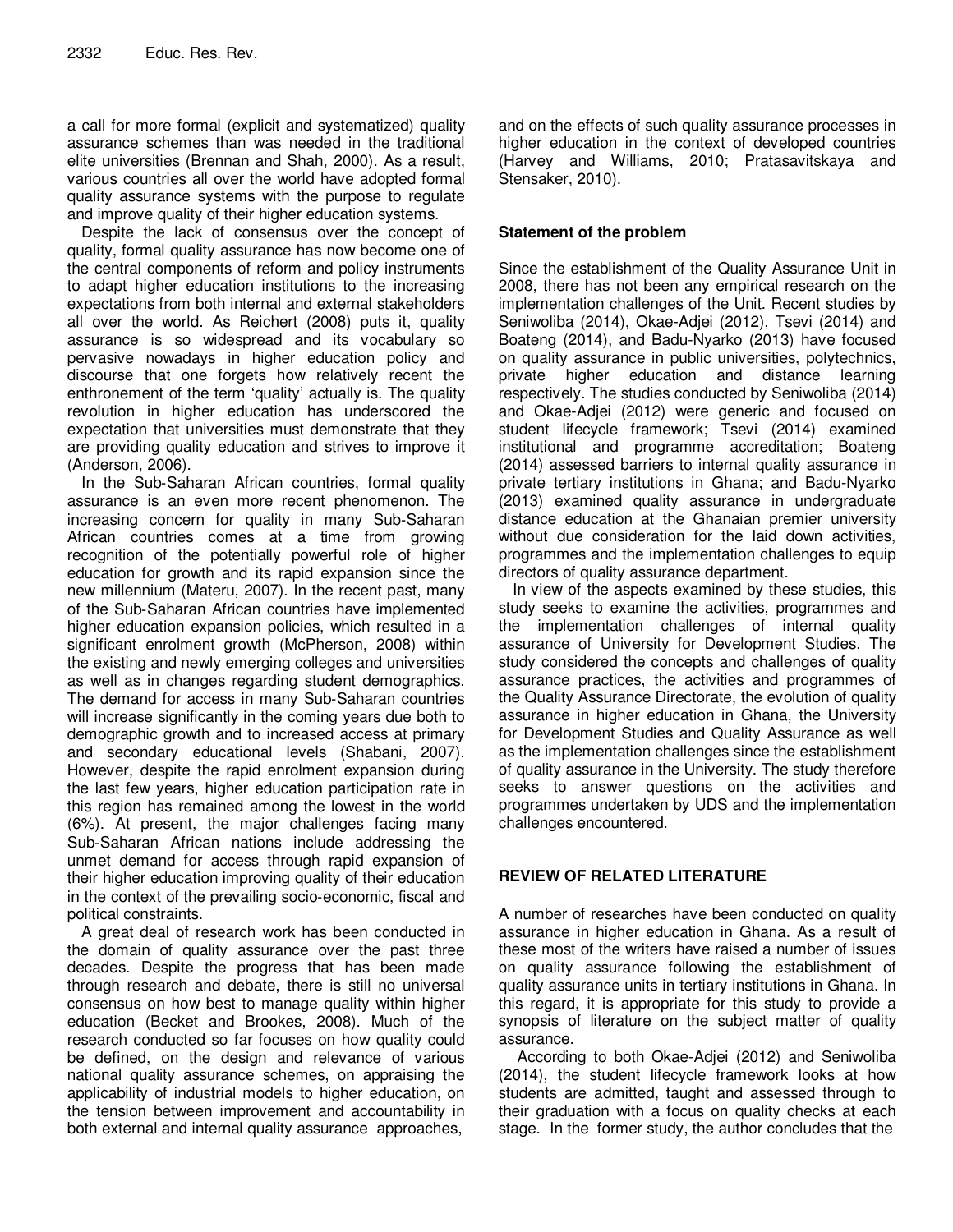Koforidua Polytechnic was yet to establish a quality culture in spite of the efforts in place. The latter study also concludes that despite the efforts of ensuring quality assurance in the University for Development Studies, a lot of students who pass through the system cannot graduate and Seniwoliba attributes this bizarre situation to the quality assurance culture.

Tsevi (2014) and Boateng (2014) looked at the quality assurance in private higher institutions but followed different orientations. Tsevi (2014), considered quality assurance from the viewpoint of both the institutional and programme accreditation. This study was generic and looked at quality assurance in private higher education in Ghana. The study concluded that quality assurance has truly brought quality to accredited institutions and implored the NAB to play its watchdog role in monitoring private institutions. Boateng (2014) looked at barriers to internal quality assurance in private tertiary institutions in Ghana. The thrust of the study was on the perception of staff and students selected private tertiary institutions on national quality assurance and the barriers to the implementation of quality assurance requirements by the government quality assurance agencies. The author concluded that private tertiary institutions should imbue the principles of transparency, openness, responsiveness and ingenuity in the development of a quality culture.

Badu-Nyarko (2013) conducted a similar study focused on quality assurance measures that are in place to safeguard undergraduate distance education at the Ghanaian premier university, University of Ghana. Badu-Nyarko considered quality in the areas of student admissions, orientation, tutorial systems, course development, management, monitoring and examinations. In the assessment of all these areas, Badu-Nyarko concluded there was maintenance of some form of quality assurance geared towards increasing the confidence and integrity of the distance programmes.

According to Bunoti (2011) challenges in higher education are influenced by several factors including, economic factors, political factors, quality of students and faculty, administrative factors and academic factors etc. According to Al-Atiqi and Deshpande (2009), higher education institutions are facing challenges in several fronts; for example, low rate graduations, apprehension among students, rising questions of relevance of college education for public good. Romina (2013) opined that most institutions of higher learning in Nigeria lack staff development programme for training and re-training of staff. Vibrant staff development programme on a continuous basis will help academics and non-academics to clarify and modify their behaviour, attitude, value, skills and competencies. In this way, they grow and develop in their knowledge and thus become more effective and efficient in the performance of tasks. Staff development is paramount because knowledge of today is only sufficient for today. In this era of knowledge explosion and

emergent knowledge based economy, staff development should be the priority of any nation. Quality higher education is dependent on the quality and quantity of human and material resources put in place in institutions of higher learning. The lack of infrastructures such as science laboratories, workshops, students' hostels, libraries and electricity will affect the quality of education. For good quality delivery, these facilities must meet the minimum standard specified by the National Council for Tertiary Education (NCTE) and National Accreditation Board (NAB). For quality teaching and learning, the class size must be small for effective students/teacher interaction. Unfortunately, most institutions of higher learning in Nigeria, the lecture halls are overcrowded with majority of the students standing at the corridors during lectures (Romina, 2013: p 7).

## **Evolution of quality assurance in higher education in Ghana**

Higher education is the facilitator, the bed rock, the power house and the driving force for the strong socioeconomic, political, cultural, healthier and industrial development of a nation as higher education institutions are key mechanisms increasingly recognized as wealth and human capital producing industries (Peretomode, 2007).

World Bank (2004) argued that higher education is fundamental to all developing countries if they are to prosper in a world economy where knowledge has become a vital area of advantage. The quality of knowledge which is generated in institutions of higher learning is critical to national competitiveness. It is only quality education that can sharpen the minds of the individual and help transform the society economically, socially and politically. Countries can achieve sustainable development by improving through training in higher level, the skills of their human capitals.

In pursuance of these benefits the government of Ghana formally introduced quality assurance by establishing the National Accreditation Board (NAB), under the Ministry of Education (MoE). It is a national quality assurance agency responsible for quality assurance in higher education within the territorial jurisdiction of Ghana. It was established by Provisional National Defense Council Law 317, 1993 (PNDCLaw 317, 1993) which was later amended by an Act of Parliament, which resulted in the enactment of NAB Act 744, 2007. The PNDCLaw 317 mandates NAB as being the sole institution responsible for the accreditation of both public and private tertiary institutions in Ghana in terms of content and standards of programmes. It is also to determine in consultation with professional bodies or institutions in mounting programmes and the maintenance of professional and academic standards. In addition, NAB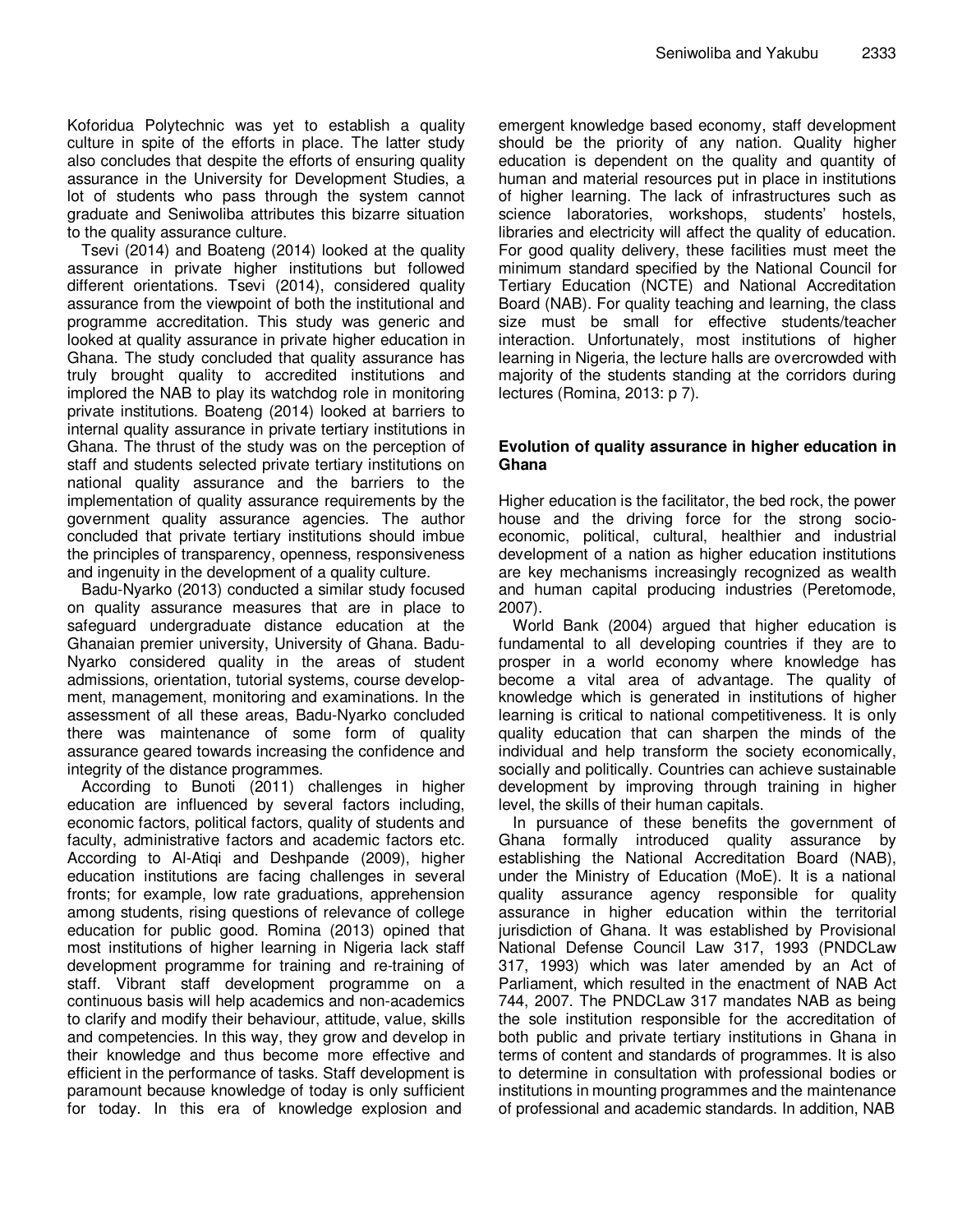is responsible for determining the equivalents of Degrees, Diplomas and Certificates obtained in Ghana or elsewhere.

The passage of the NAB Act 744, 2007 by the Parliament of Ghana does not only make it to retain the above responsibilities of NAB but also accorded the agency more powers to deal with quality assurance in Ghana. The additional responsibilities which have been assigned to the agency include: publishing the accreditation status of institutions as well as their programmes as deemed appropriate at the commencement of each academic year; and advice the President of Ghana on the grant of a presidential charter to private tertiary institutions. The agency may also perform any other function as assigned to it by the Minister of Education.

Following the PNDCLaw 317 and its subsequent amendment into NAB Act 744, 2007, the NAB made the establishment of Internal Quality Assurance Unit (IQAU) a statutory requirement in tertiary institutions in Ghana. Tertiary institutions that are recognized by NAB are required to establish IQAU within a maximum of five (5) years from the date of first accreditation. According to NAB, the existence of functional IQAU is a key indicator in assessing the performance of an institution towards institutional re-accreditation and the grant of a presidential charter (NAB, 2011).

According to NAB (2011), the functions of IQAU are many and depending on its assigned mandate by the institution, it may perform one of the following functions: review and advise management of the institution's Strong Room; supervise the conduct of examination; facilitate capacity building of academic and support staff within the institution; ensure institutional accreditation process and other quality activities with NAB including annual reporting; facilitate the development, dissemination and application of quality benchmarks for the various academic and administrative activities of the institution; facilitate the collation and integration of feedback from students and other stakeholders on quality related matters in the institution; promote quality culture through the facilitation of workshops and seminars on quality related themes; act as a link agency by coordinating, documenting and disseminating quality matters; develop and maintain a database on quality related information; prepare annual report on quality assurance of the institution based on the quality benchmarks set out for the institution; oversee issues pertaining to the internal and external ranking for the institution and its programmes; managing the institution's affiliation with mentoring institution; and assisting in the development and assessment of curricula.

For the reasons given above, various tertiary institutions particularly public universities/professional institutions and private tertiary institutions have established their quality assurance Units/Directorates/Offices. This is to position the institutions for performance assessment by

NAB on one hand and to make them competitive in the global job market by ensuring compliance with internal quality assurance measures and external (national/ international) standards with the potential to promote comparability of qualifications across institutions of higher learning.

## **The university for development studies and quality assurance**

The University for Development Studies (UDS) was established by PNDC Law 279, 1992 with the mandate to blend academic work with community development. In fulfillment of its mandate, the university has proved itself as a centre of excellence in the delivery of higher education in the three Northern Regions of Ghana and beyond. This is manifested in its methodology of teaching as well as its demand driven undergraduate and postgraduate programmes, which have attracted prospective applicants within and outside the country. Within just over two decades of its existence, the University has received commendation in the international arena for holding itself as a credible institution for teaching and learning. This achievement is by no means a chance but a conscious effort by the University through the implementation of quality assurance measures. In order to inculcate a quality assurance culture in the University, a Quality Assurance Unit was established in 2008 to handle issues bordering on quality and enhancement.

Currently, graduates from tertiary institutions are in competition for opportunities in the job market across the world. The production of graduates with the right caliber of skills for the job market is an indication of the quality of training from institutions of higher learning. The implementation of quality assurance at both national and institutional level is in the right direction because graduates from tertiary institutions are in an environment defined by local and national needs on one hand and international expectations and standards on the other. The international expectations and standards have increasingly influenced the current wave of enthusiasm given to quality assurance in all tertiary institutions in the world. It is envisaged that educators, policy makers and faculty members appreciate the role of quality assurance and strive for excellence by setting appropriate standards and draw on the uniqueness of local and national needs as well as international expectations and standards in order to make graduates competitive in the global job market (Hayward, 2006).

The establishment of quality assurance into higher education institutions is aimed at addressing issues in higher education. Conscious of this need, developing countries in the West African Sub-region have established agencies to ensure quality assurance and enhance quality in higher education. This is to ensure that higher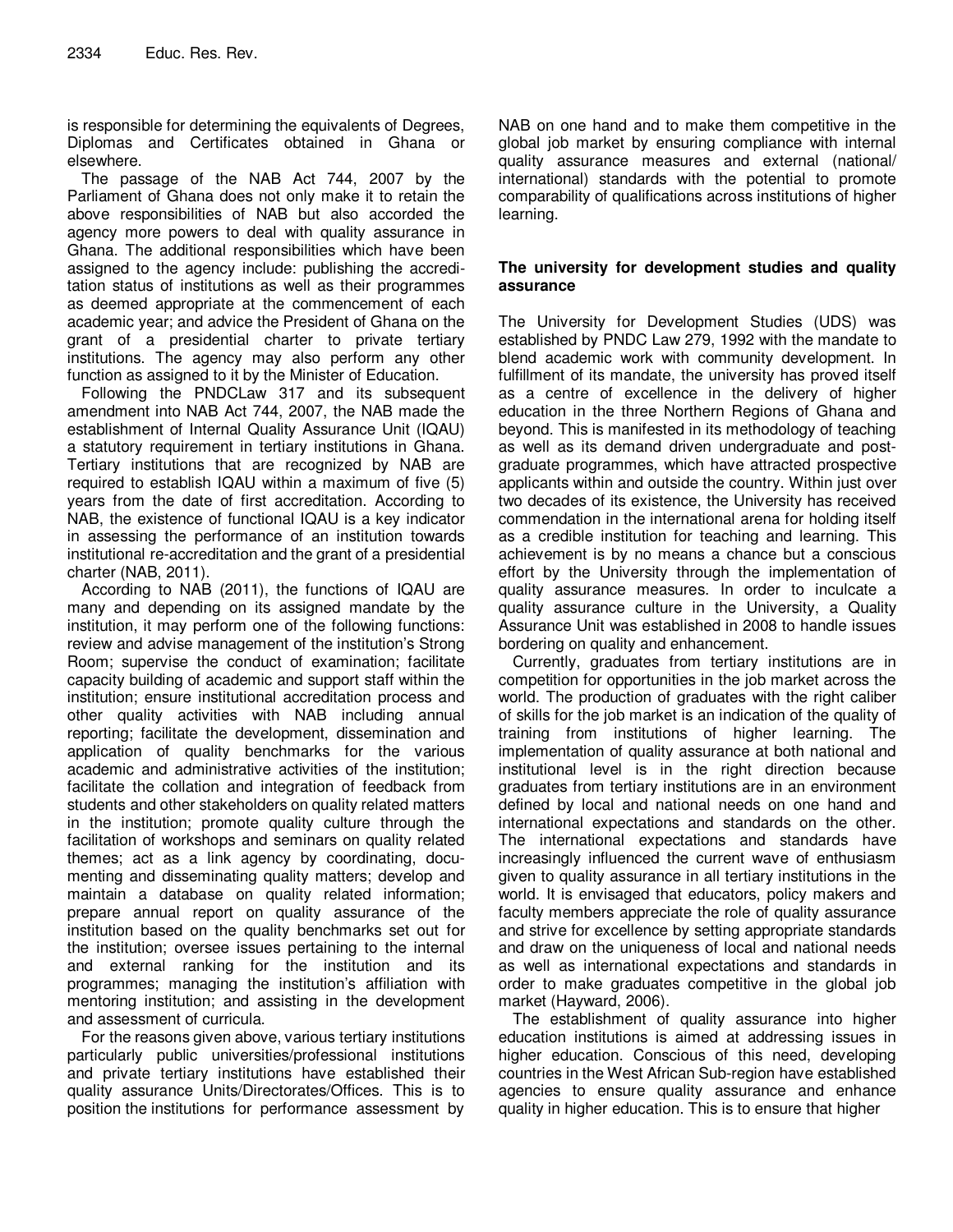education in developing countries is comparable to those in developed countries (Jonathan, 2000).

#### **RESEARCH METHODOLOGY**

The study was carried out in the University for Development Studies (UDS), Tamale. The University has four satellite Campuses spread across the three regions of the North. The Campuses are Navrongo (Upper East Region), Wa (Upper West Region), Nyankpala and Tamale (Northern Region). The administrative seat of the University is in Tamale, which hosts the Central Administration. The main administrative functions of the University are carried out in the Central Administration implying that all the official correspondence of the university takes place in Tamale. There are also offices of Deans of Faculties/Schools as well as other administrative offices in the Campuses.

#### **Research design**

The study, geared towards understanding the implementation challenges of quality assurance of a multi-campus public university, used a descriptive research design. Bhattacherjee (2012) stresses that descriptive research has the primary aim of doing careful observation and comprehensive documentation of a phenomenon of interest. He noted that such observation is usually guided by the scientific method. The study used a qualitative research approach. Thus, the study relied on the multiple meanings that respondents ascribe to a phenomenon of study based on their experiences (Creswell, 2003). In using this approach, the researcher collected open-ended data in order to probe for further explanation.

#### **Population and sampling**

The university has an academic staff population of 618 (554 males and 64 females). The student population is made up 16,878 males and 6,577 females, making a grand total of 23, 455. Considering the huge numbers and the fact that most of the lecturers have little or no knowledge of the rational for the establishment of the Directorate of the Academic Quality Assurance, the purposive sampling approach was used to select the 12 Deans of Faculties and Schools, 12 Faculty Examination officers, 5 staff of the directorate, 10 lecturers 10 students. The purposive sampling technique is based on the researchers' use of their special knowledge and expertise in the selection of participants for inclusion in the research. This is to ensure that individuals with certain attributes are included in the study. Purposive samples are often used when the goal of the research is to describe a situation rather than generalization (Glassner et al., 1983).

#### **Data collection procedure**

There were two main sources of data for this study: secondary and primary sources. The secondary sources of data were obtained from documented literature including Acts of Parliament that established National Accreditation Board (NAB), National Council for Tertiary Education (NCTE) and guidelines and reports of these agencies. The researchers also consulted books, journals newspaper articles and reports relevant to the study. The primary source of data was obtained from the field using an interview schedule and participants observation. The same interview guide was used for the different categories of respondents in order to ensure triangulation of the various responses. According to Denzin

(1970) triangulation is broadly viewed as the "combination of methodology in the study of the same phenomenon". Denzin drew a distinction between within-method and between-method triangulation. The former which involves the use of varieties of the same method to investigate a research issue was adopted for the study.

#### **Data analysis**

The study used a qualitative data analysis using 2007 Excel spread sheet packages. It simply involves the analysis of non-numeric (qualitative) data from interviews and transcripts. Qualitative analysis of data to a large extent depends on the analytic and integrative skills of the researcher as well as the personal knowledge of the geographic and social context in which the data was collected.

The emphasis in qualitative data analysis is on "sense making" or alternatively understanding the phenomena of interest in the social setting of the study (Bhattacherjee, 2012). Therefore, thematic analysis was employed. To proceed with the analysis, there was data cleaning as the first step. At this stage, the data collected was edited to deal with all errors and uncompleted statements in the course of filling the interview schedule with emphasis on maintaining the original ideas provided by respondents. The researchers then went through the descriptive statements of the respondents in order to identify patterns of responses. This formed the basis for coding and categorization of responses. The analysis was then carried out based on the themes that emerged from the data.

### **FINDINGS AND DISCUSSION**

Respondents identified the primary functions of the Directorate as ensuring that examination results from the Faculties and Schools of the University are authentic and cleaned devoid of any typographical errors. This is in line with the Directorate's mandate of setting up a vetting committee which vets all examination results on behalf of the academic board. Based on the observations made, the committee may make comments and provide suggestions for any corrections to be effected before they are submitted to the Academic Quality Assurance Directorate. The Directorate in collaboration with Deans and their respective Faculty Examination Officers present the vetted results at the Academic Board Meeting for approval. Once the results are approved, it can be used for processing students' transcripts and attestation letters. In view of this processes, Lewis, et al. (2008) posits that learning organizations are organization skilled at creating, acquiring, and transforming knowledge; modifying its behaviour; facilitating the learning of all its members, and continuously transforms itself.

It was evident from the responses that the Directorate organizes orientation workshops for newly appointed Senior Members (Academic and Non-Academic) in the University where participants are taken through topics such as Preparing to Teach, Teaching Methodology at the Tertiary Level, the new University Lecturer or Administrator, Assessment of Students Learning and Testing, ICT as a tool for Effective Teaching and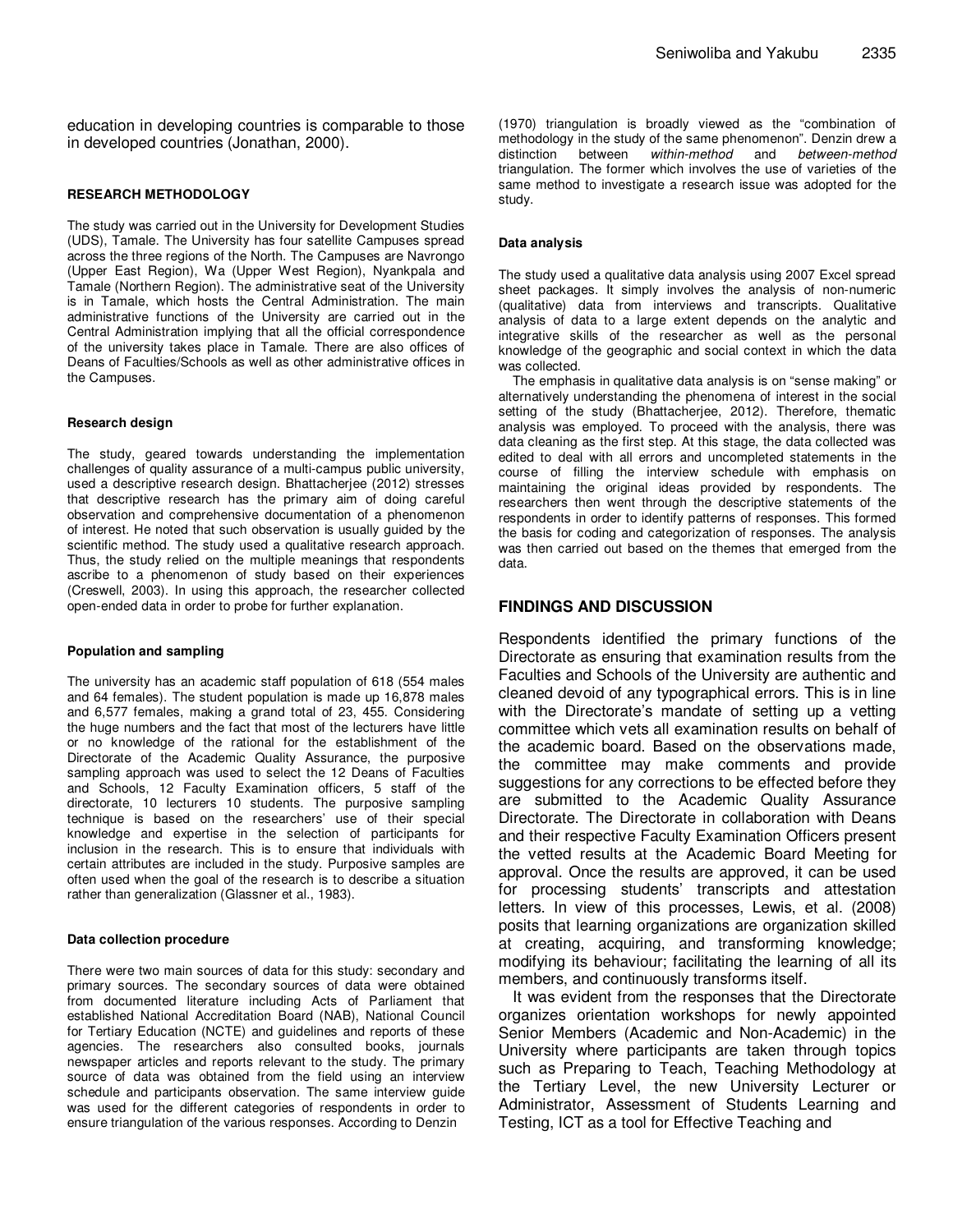Learning, Demystifying the Quagmire of Conducting an Impactful Research and Scholarly Publishing in Tertiary Institutions as well as Mentoring in the Academia. In this perspective, universities are conceptualized as being both explicitly and implicitly built on notions of relevance to the importance of learning at an individual level. This perspective considers quality of education as a dynamic concept involving continuous improvement and development of members, practices, processes, and outcomes of an educational organization (Cheng and Tam, 1997: p23). The main characteristics of a learning organization such as universities are: learning culture, free exchange and flow of information, commitment to learning, valuing people, climate of openness and trust and learning from experience (Nakpodia, 2009: p80).

Respondents also state that the Directorate periodically conducts routine assessment of courses and or lecturers by students. In this exercise, they mentioned that students are given the opportunity to assess the output of their course lecturers as well as the courses themselves using pre-designed questionnaire. The broad areas identified were; the assessment of exercise provided to students including course presentation, lecturer's demeanor in class, mode of delivery, pedagogy and learning environment. With the exception of the learning environment, the rest of the areas of assessment relate to the lecturer's performance. Respondents revealed that students are also given opportunity to comment either on the lecturer or the course being assessed. The aim of the exercise is to improve quality teaching and learning in the campuses of the University. This idea is not different from the fact that Lim (2001) argues that personal mastery is conjoined to the development of the individual's vision whereas systems thinking involve integrating others into a coherent theory. He therefore concludes that the main purpose of assessing lecturers and courses is to ensure that there are visible signs of implementing successful quality assurance practices in the university which will intend improve students' learning and in the long run provide good job opportunities for grandaunts.

According to the respondents the Directorate of Academic Quality Assurance (DAQA) also conducts periodic monitoring and supervises all trimester examination of lectures as part of the process of assessing both students' and lecturers' response to lectures and collect information from the examination halls using questionnaire respectively. In line with this activity, Barnett (1992), for instance argued that, at whatever level (national, institutional or programme), serious interest in the quality of higher education should entail the improvement of the student experience. Astin (1993) had also the opinion that institutional excellence should be measured in terms of the growth and improvement in students learning. In a similar vein, Tam (2002) noted that 'true quality' depends to a large extent on the institution's commitment to, and interest in the educational and personal development of its students.

According to Dearstyne (1985), records are essential to the administration of High Academic Institutions. Records contain the information that keeps institutional programmes functioning and they give management of higher education a basis for making decisions, administering programmes and providing administrative continuity with past operations. It is in the light of this argument that respondents revealed that the Directorate keeps appropriate and up to date information on the accreditation status of the university programmes; records of affiliated institutions and those in the process of seeking affiliation; copies of examination results; documents of the National Accreditation Board; and records of the National Council for Tertiary Education are also kept to serve as reference materials for managing quality related issues in the University.

Respondents openly asserted that the Directorate considers students as its primary focus. In line with this assertion, it is believed that any university responsive to quality assurance highlights models where students are in the centre of its services. The models should focus on quality of programmes that contribute to the improvement of students learning and development. By this design all the Universities would be working towards enhancing quality of learning and thereby prepare the learner as well as society to face future problems and opportunities. The respondents argued that the quality management framework for higher education should emphasize the conditions that affect quality of student learning. These include a focus on learning outcomes, on curricula, on educational processes, and on quality management. This means that invariably the university will be focusing on the importance of learning and on culture of continuous quality improvement. They said it was in this light that the Directorate vets documents from Faculties and Schools on the curriculum of programme proposals for National Council for Tertiary Education (NCTE) for approval and National Accreditation Board (NAB) for accreditation to meet the tertiary institutions standard in Ghana. In furtherance of this importance, Barnett (1992) argues, that the student's experience is of high quality where there is a process of student development designed to enable students advance to the higher order capabilities, which typify a genuine higher education.

One critical area respondents think the Directorate was greatly closing the gap between lecturers and students was it responsibility of investigating appeals brought to its notice by students and staff on matters bordering on alleged involvement in examination malpractices and assault. Any student who feels aggrieved by sanctions imposed on him/her for any examination malpractice or assault by a lecturer has the mandate to appeal to the Directorate for review and or investigation and subsequent recommendation of the findings to the Vice Chancellor for action. This supports the earlier assertion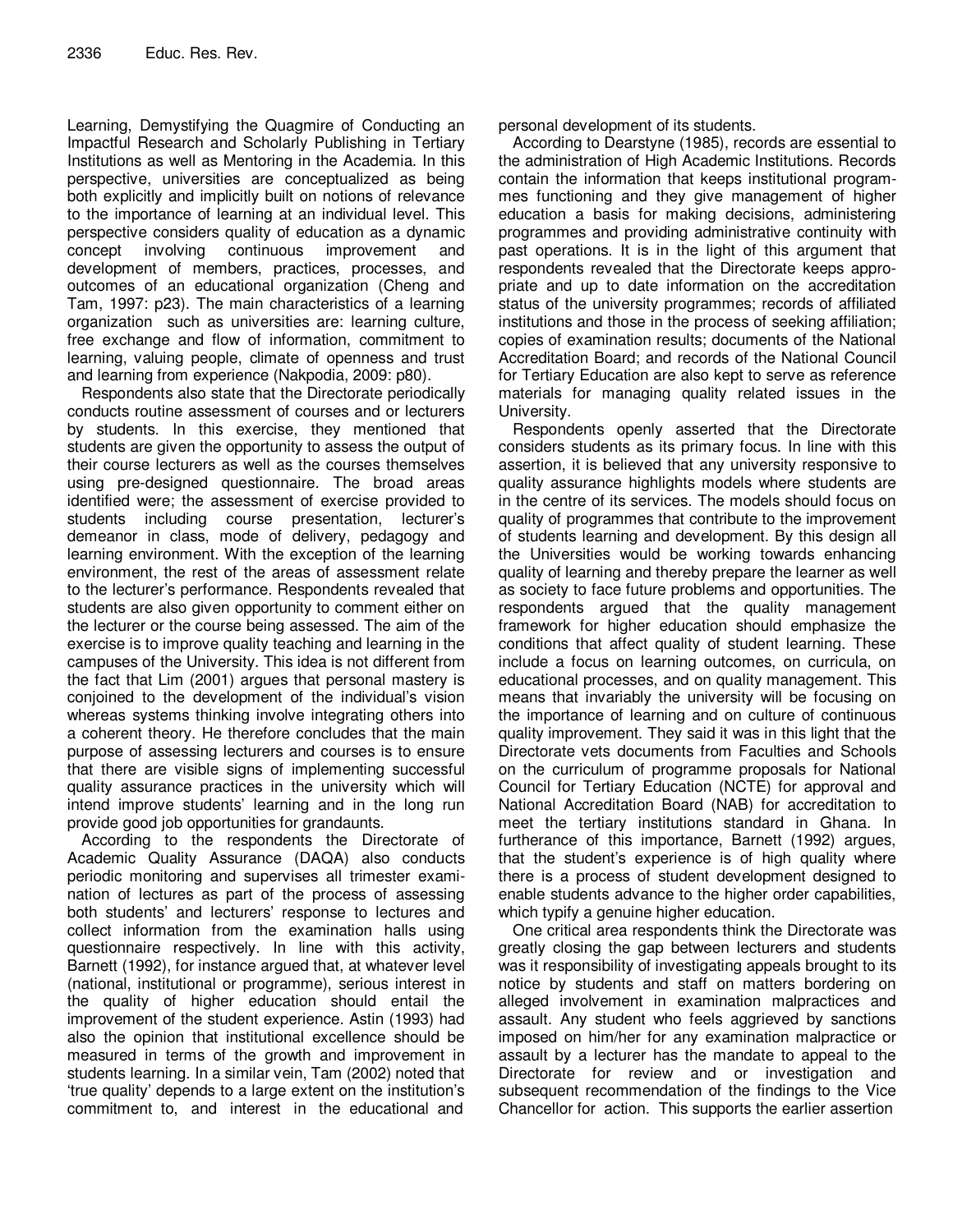that any good quality assurance model should focus attention on the students being in the centre of its services.

## **Challenges of the directorate of academic quality assurance**

Tertiary institutions in developing countries including those in the Sub-Saharan Africa region are usually confronted with a number of challenges. One of such challenges identified by respondents was inadequate staffing and the non-availability of offices across the campuses of the University. Despite the fact that the Directorate has many functions to perform, it solely relies on the services of Faculty Officers who most of the time do not carry out the assignments entrusted to them by the Directorate. Badu-Nyarko (2013) in a similar study brought to the fore similar issues on the coordination of undergraduate distance education programmes and attributed the situation to weak linkage between academic departments that run the programmes on one hand and Unit Coordinators and Staff on the other. In cognizance of this assertion, it is only the Director of DAQA in the University who attends quality assurance workshops organized by external quality assurance agencies, while other members of staff in the Directorate are left aloof. Apart from that, there exist no internally planned training programmes to equip the other staff with the necessary skills to make them function adequately. Okae-Adjei (2012) observed that there was inadequate staff at the Quality Assurance Unit of Koforidua Polytechnic which affected the performance of the Unit. He concluded that a few staff in the Unit have very little experience in quality assurance matters. In support of this assertion, Romina (2013) posited that most institutions of higher learning in Nigeria lack staff development programme for training and re-training of staff. Vibrant staff development programme on a continuous basis will help academics and non-academics to clarify and modify their behaviour, attitude, value, skills and competencies. In this way, they grow and develop in their knowledge and thus become more effective and efficient in the performance of tasks.

Respondents discovered the absence of quality culture in the university as a major challenge that has made some members of staff to misconstrue the concept of quality assurance as such, it is viewed as a fault finding unit and mischievous with the intention of implicating staff and so some staff view activities of the Directorate of Academic Quality Assurance with suspicion. Instead of quality assurance being seen as a transformative endeavour of the university which demands collective responsibility, the legitimacy of the Directorate is being challenged in addressing quality assurance concerns in the University. For instance, some academic staff are uncomfortable with the monitoring of lectures at the

beginning of each teaching Trimester. Even though, the main rationale for the exercise is to assess lecturers and students' response to lectures performance, it is misconstrued as spying on their service. As a result of this perception, information on quality related matters is often view with some ambivalence from staff. This is evident in the way lecturers perceive the activities of the Directorate of Academic Quality Assurance and one can confidently conclude that considering the present situation, quality assurance is nascent and this may take time for quality culture to be built in the University. Okae-Adjei (2012) and Boateng (2014) also alluded that inconsistent quality culture was a challenge in ensuring quality assurance in tertiary institutions. In the view of the former, he indicated that quality assurance has not been fully embraced by all members of staff and view the Quality Assurance Unit of Koforidua Polytechnic with suspicion. The latter opined that there was dominance culture in private tertiary institutions which hampered instilling a quality culture. He asserted that with a dominant culture coupled with inevitability of change leads to resistance.

The need for physical and financial resources for the effective and efficient actualization of quality assurance activities was another challenge that came out clearly. In spite of the importance of these resources, the researchers observed that office space was limited and crowded with pile up of used papers especially in the general office. The request of the Directorate for laptops, desk top computers and their accessories, projectors, and stationery was delayed beyond the expected time before they were supplied. Besides, that, the amount of financial resources allocated to the Directorate falls short of its annual budget. This budgetary constraint poses a huge challenge to the discharge of the functions of the Directorate. Similarly, Okae-Adjei (2012) in his study noted that the Quality Assurance Unit of the Koforidua Polytechnic was inadequately resourced to enable it carry out its mandate.

Quality assurance thrives in an environment where leadership and management of higher education institutions are committed to ensuring that quality becomes realistic. The study revealed that some Heads of Department (HoDs) and Sectional Heads have not fully committed themselves to assisting the Directorate to carry out quality checks in departments, sections and units within their jurisdiction. Some members of staff perceive the role of the Directorate as interference of their mandatory activities while others term it as "policing". Seniwoliba (2014) pointed out that leadership and management in matters of quality assurance in the University for Development Studies was apathetic and inefficient. Okae-Adjei (2012) in a similar opinion cited inexperienced leadership at the departmental level to deal with issues and problems that border on quality assurance. To buttress this challenge, Romina (2013)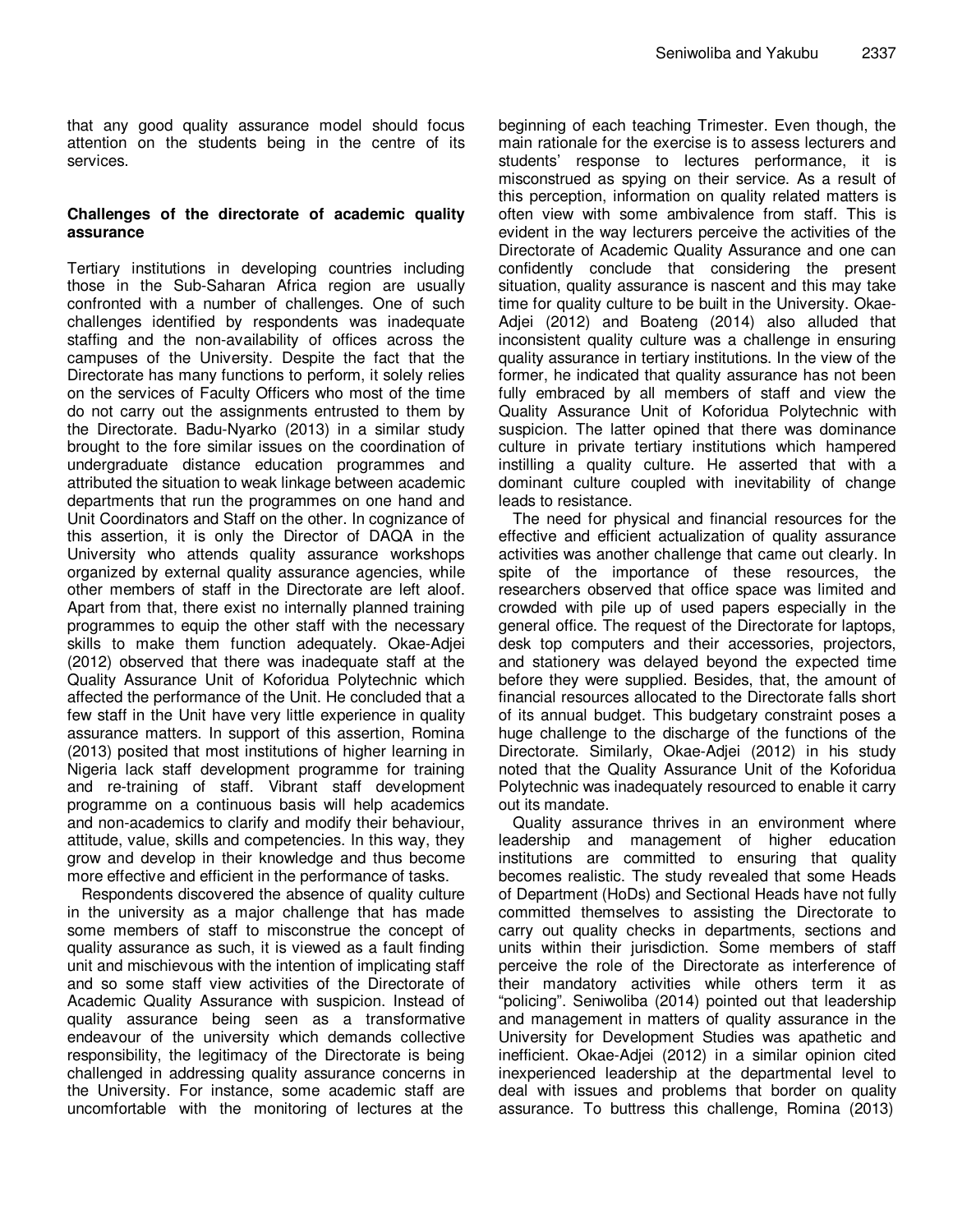argued that quality higher education is dependent on the quality and quantity of human and material resources put in place in institutions of higher learning. The lack of infrastructures such as science laboratories, workshops, students' hostels, libraries and electricity will affect the quality of education. For good quality delivery, these facilities must meet the minimum standard specified by the National Council for Tertiary Education (NCTE) and National Accreditation Board (NAB). For quality teaching and learning, the class size must be small for effective students/teacher interaction. Unfortunately, most institutions of higher learning in Nigeria, the lecture halls are overcrowded with majority of the students standing at the corridors during lectures.

The absence of a workable strategic plan was also cited as a factor adversely affecting the institutionalization of quality assurance. However, this purpose of a strategic plan in higher education institutions cannot be glossed over. It sets out the strengths, weaknesses, goals, resource requirements and future prospects of a higher education institution. The strategic plan culminates into the building of stronger and effective higher education institutions for the enhancement of performance and quality. In spite of the importance of a strategic plan, the university has no current strategic plan in place. The first strategic plan for the university spanned from 2003-2008 but has now been outdated and need review to reflect new insights and strategic direction for the university to diversify and make progress. In a similar concern, the Directorate has no strategic plan in place which outlines how quality assurance should be enhanced in the University. In a study conducted by Boateng (2014) it had been revealed that there was weak emphasis on strategic planning in private tertiary institutions.

## **Conclusion**

The establishment of quality assurance in higher education in Ghana has been phenomenal following the setting up of formal government agencies in the early 1990s. Since the establishment of National Council for Tertiary Education (NCTE) and National Accreditation Board (NAB), quality assurance has firmly taken root in both public and private tertiary institutions in Ghana. As more private tertiary institutions are venturing into the tertiary education sector, it is appropriate that management of public universities such as UDS support the Directorate of the Academic Quality Assurance to succeed in bringing the needed academic quality and enhancement in the University.

## **RECOMMENDATIONS**

In view of the implementation challenges enumerated above, the following have been recommended for the attention of Management of the University for Development Studies.

1. Management should ensure that the Directorate of Academic Quality Assurance has well equipped offices in all campuses of the University with staff at post. This will go a long way to improve coordination of quality assurance activities across the Campuses.

2. The Directorate of Academic Quality Assurance with the support of Management of the University should create an enabling environment for information dissemination on quality assurance through workshops and seminars for all staff. This will enhance the idea of building a quality culture in the University.

3. The university leadership should at all levels and the Council be involved in and committed to the development and implementation of quality assurance. This shall involve setting the overall direction of the institution towards improvement of quality education, introducing policies and structures for quality assurance with clear responsibility at all levels and monitoring their implementation. In this regard, an institution's leadership and management system is effective if it ensures the active participation of all actors (staff, students, etc.). A professionally capable, credible and visionary leader and/or manager is also crucial in this regard.

Management should adequately resource the Directorate of Academic Quality Assurance to carry out it assigned mandate.

5. Management of the University should ensure that a new strategic plan of the university is prepared upon which the Directorate of Academic Quality Assurance can craft its own. The availability of a strategic plan of the Directorate will provide a sense of direction for the growth and enhancement of quality assurance in the university.

## **Conflict of Interests**

The authors have not declared any conflict of interests.

## **REFERENCES**

- Al-Atiqi IM, Deshpande PB (2009). Transforming Higher Education with Six Sigma. Paper presented at International network of Quality Assessment Agencies in Higher Education, Biannual Conference in Abu Dhabi, 30 March – 2 April 2009. Retrieved fromhttp://www.sixsigmaquality.com/Breakthrough%20Solutions%20 Part%204%20of%205.pdf
- Amaral A (2007). Higher education andquality assessment: The many rationales for quality. In: Bollaert, L., Brus, S., Curvale, B., Harvey, L., Helle, E., Jensen, H. T., Komljenovic J. Orphanides, A., &Sursock, A. (Eds.), Embedding quality culture in higher education: A selection of papers from the 1st European forum for quality assurance. Brussels: EUA.
- Anderson G (2006). Assuring quality/resisting quality assurance: Academics responses to 'quality' in some Australian universities, Qual. Higher Educ. 12(2):161–73.
- Astin A (1993). WhatMatters in College? Four Critical Years Revisited. NY: John Wiley and Sons, Inc.